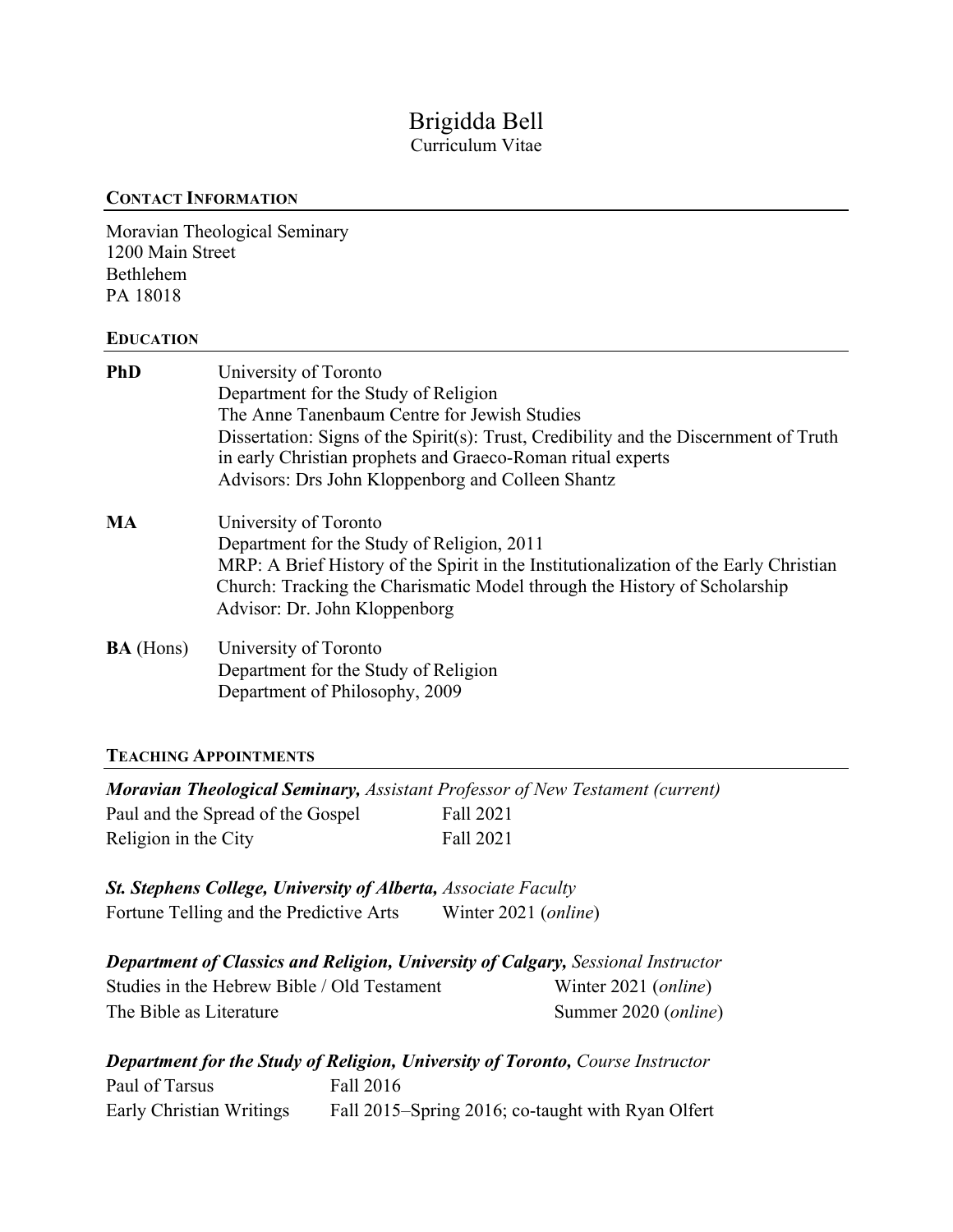### Religion and the City Spring 2015; co-taught with Jairan Gahan

#### *Department for the Study of Religion, University of Toronto, Teaching Assistant*

| Early Christian Writings (Intro to New Testament)           | Fall 2020 (online); Fall |
|-------------------------------------------------------------|--------------------------|
|                                                             | $2013 -$ Spring 2014;    |
|                                                             | Fall $2012 -$ Spring     |
|                                                             | 2013; Spring 2010        |
| Religion and the City: Migration and Movement               | Fall 2020 (online)       |
| Online Instructional Support (Online pedagogy)              | Summer - Fall 2020       |
| Religion on the Couch (Freud and Jung on religion)          | Spring 2018              |
| Lead Writing TA for the Writing Instruction for TAs Project | Summer $-$ Fall 2016     |
| Jewish Religious Tradition (Intro to Judaism)               | Fall 2016                |
| Method $&$ Theory in the History of Religions               | Spring 2015              |
| Study of Religion (Method and Theory)                       | Fall 2015                |
| World Religions                                             | Summer 2013              |
| Christianity & Popular Culture                              | Spring 2012              |
|                                                             |                          |

#### **PUBLICATIONS**

#### **Peer Reviewed Publications**

"The Cost of Baptism? The Case for Paul's Ritual Compensation." *Journal for the Study of the New Testament* 42, no. 4 (June 2020): 431–52.

Zapata, Brigidda. "The Spirit Told Me So! The Role of Prophecy in Corinth's Realized Eschatology." In *Saeculum* 4, no. 2 (2009): 54-64.

#### **Contributions in Edited Collections**

"Discerning the false prophets: an embodied approach to prophetic testing in Matthew and the Didache." John Kloppenborg and Joseph Verheyden, eds. *The Gospels and Their Stories in Anthropological Perspective;* 69-86. WUNT 409. Tübingen: Mohr Siebeck, 2018.

#### **Book Reviews**

*Signs, Wonders, and Gifts: Divination in the Letters of Paul*, by Jennifer Eyl (New York: Oxford University Press, 2019) in *Studies in Religion / Sciences Religieuses* 49, no. 1 (2020): 10-12.

*At the Temple Gates: The Religion of Freelance Religious Experts in the Roman Empire,* by Heidi Wendt (New York: Oxford University Press, 2016) in *Ancient Jew Review* (July, 2018).

#### **Manuscripts and Contributions in Preparation**

"The Letter Project" (invited contribution to "The Effective Assignment Project: An Online Assignment Resource and Community of Practice" in the *Assignments Across the Disciplines Database*) (under review)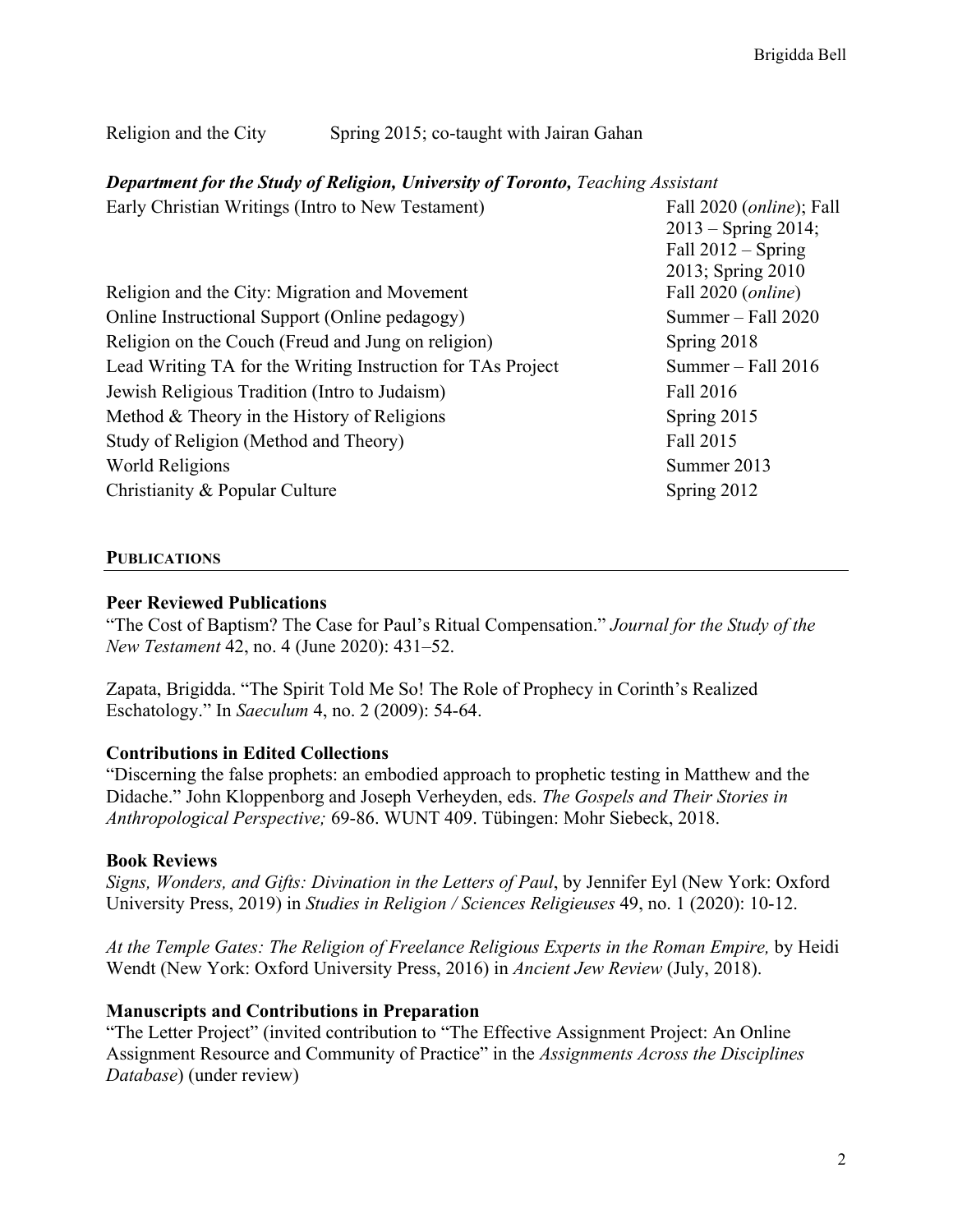"Patrons and Audiences." In *The Oxford Handbook of the New Testament in the Roman Empire*, edited by Harry O. Maier, Emiliano R. Urciuoli, and Heidi Wendt. Oxford Handbooks. Oxford: Oxford University Press (under contract)

"A Book from Hades: Apollonius of Tyana and the authentication of Pythagorean *doxai*" (coauthored article with Dr. Gregory Fewster)

"The Expertise of the Chaldaeans: from ethnic priests to astrologers in the Graeco-Roman imagination" (in process)

#### **SELECT FELLOWSHIPS AND AWARDS**

| 2018      | Chancellor Henry N.R. Jackman Graduate Fellow in the Humanities (\$26,772)<br>Jackman Humanities Institute, University of Toronto                        |
|-----------|----------------------------------------------------------------------------------------------------------------------------------------------------------|
| 2018      | Doctoral Completion Award (\$3,000)<br>Faculty of Arts and Science, University of Toronto                                                                |
| 2016      | Shiff Family Graduate Award in Jewish Studies (\$1,000)<br>Anne Tanenbaum Centre for Jewish Studies, University of Toronto                               |
| 2015      | Naim Mahlab Award in Jewish–Muslim, Jewish–Christian Relations (\$1,000)<br>Anne Tanenbaum Centre for Jewish Studies, University of Toronto              |
| 2014      | Teaching Excellence Award (\$200)<br>Teaching Assistants' Training Program, University of Toronto                                                        |
| 2013      | Lieba Sharon Wilensky Lesk Graduate Scholarship in Jewish Studies (\$2,000)<br>Anne Tannenbaum Centre for Jewish Studies, University of Toronto          |
| 2012      | Canadian Friends of the Hebrew University of Jerusalem Awards (\$4,800)<br>Canadian Friends of the Hebrew University of Jerusalem, University of Toronto |
| 2012      | Israel and Golda Koschitzky Fellowship in Jewish Studies (\$3,000)<br>Centre for Jewish Studies, University of Toronto                                   |
| 2011      | Shiff Family Graduate Student Endowment Fund (\$2,000)<br>Centre for Jewish Studies, University of Toronto                                               |
| 2011      | Conference Grant (\$380)<br>School of Graduate Studies, University of Toronto                                                                            |
| 2011-2014 | Joseph Armand-Bombardier Canada Graduate Scholarship (CGSD) (\$105,000)<br>Social Sciences and Humanities Research Council, Ottawa                       |
| 2010      | Canadian Friends of the Hebrew University of Jerusalem Awards<br>Canadian Friends of the Hebrew University of Jerusalem, University of Toronto           |
| 2010      | Canada Graduate Scholarship (CGSM) (\$17,500)<br>Social Sciences and Humanities Research Council, Ottawa                                                 |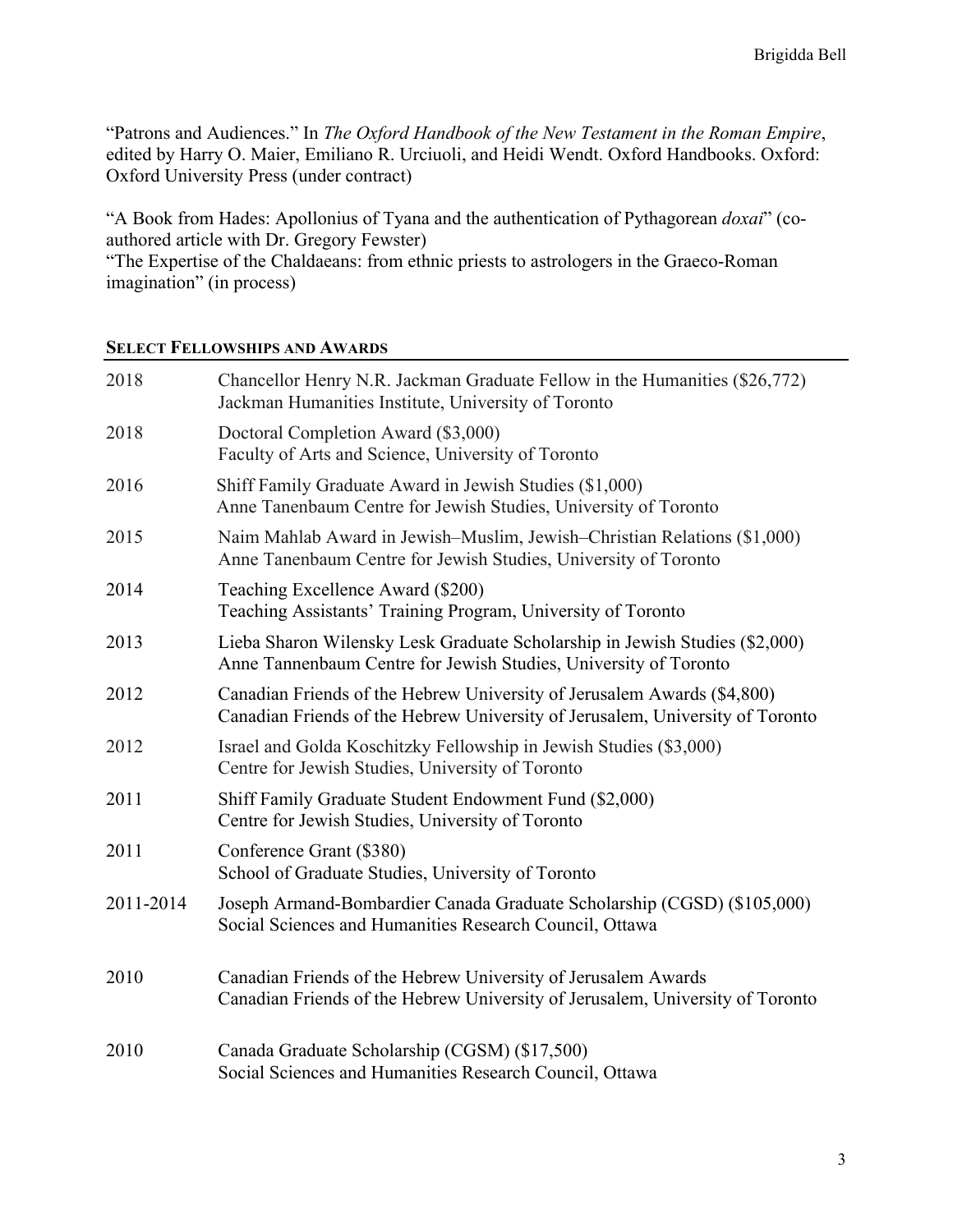#### **CONFERENCE ACTIVITY**

#### **Papers Presented**

Invited papers marked with an asterisk\*

- 2021 "Corinthian ignorance: knowledge-language and the cultivation of anxious affects in First Corinthians" Society for Biblical Literature, Annual Meeting, San Antonio [2020 acceptance deferred to 2021 due to COVID-19]
- 2020 "Putting your money where your mouth is: Priscilla, Maximilla, and the compensation of women's ritual expertise" Canadian Society of Biblical Studies, Annual Meeting, Western University, London (May 30–June 1) [cancelled due to 2021 due to COVID-19]
- 2020 "The divinatory expertise of the ethnic other: Chaldaean astrologers, Jewish writings, and the appeal of Christ cults" Pacific Northwest Region AAR/SBL, St. Joseph's College, Edmonton (May 15-17) [cancelled due to COVID-19]
- 2019 "Out of Hades: Biographies of Apollonius of Tyana's lost *Vita Pythagorae*" Society for Biblical Literature, Annual Meeting, San Diego (November 23–26) (co-authored with Gregory Fewster)
- 2019 "'No prophet is accepted in his homeland': the problem of origins in the construction of prophetic credibility and the exoticizing solution" Canadian Society of Biblical Studies, Annual Meeting, University of British Columbia, Vancouver (June 1–3)
- 2018 "The Diviner's Gift Comes at a Cost: On Prophetic Compensation and Paul's Finances." Society for Biblical Literature, Annual Meeting, Denver (November 17–20)\*
- 2018 "Signs for Spirits: displays of credibility in early Christian prophets and other Graeco-Roman ritual experts." Department for the Study of Religion Colloquium Series, University of Toronto (October 25)\*
- 2016 "Signs for unbelievers: signalling theory and the discernment of prophets in early Christgroups." Society for Biblical Literature, Annual Meeting, San Antonio (November 19–22)
- 2016 "Prophet for Hire: Remuneration in Early Christian Perceptions of Prophetic Legitimacy." Centro Italiano di Studi Superiori sulle Religioni (CISSR), Annual Meeting, Bertinoro, Centro Residenziale Universitario di Bertinoro (September 29–October 1)
- 2016 "The Fortune Tellers of Corinth: A Mantic Context for Paul's Corinthian Christ-Group." The Anne Tanenbaum Centre for Jewish Studies, Schwartz-Reisman Graduate Student Conference in Jewish Studies, University of Toronto (April 18)\*
- 2015 "Prophetic Speech and Its Authorization in Christian and Greco-Roman Sources." Leuven Centre for the Study of the Gospels, Fifth International Conference: The Gospels and Their Stories in Anthropological Perspective, Katholieke Universiteit Leuven, Belgium (December  $9-11$ )\*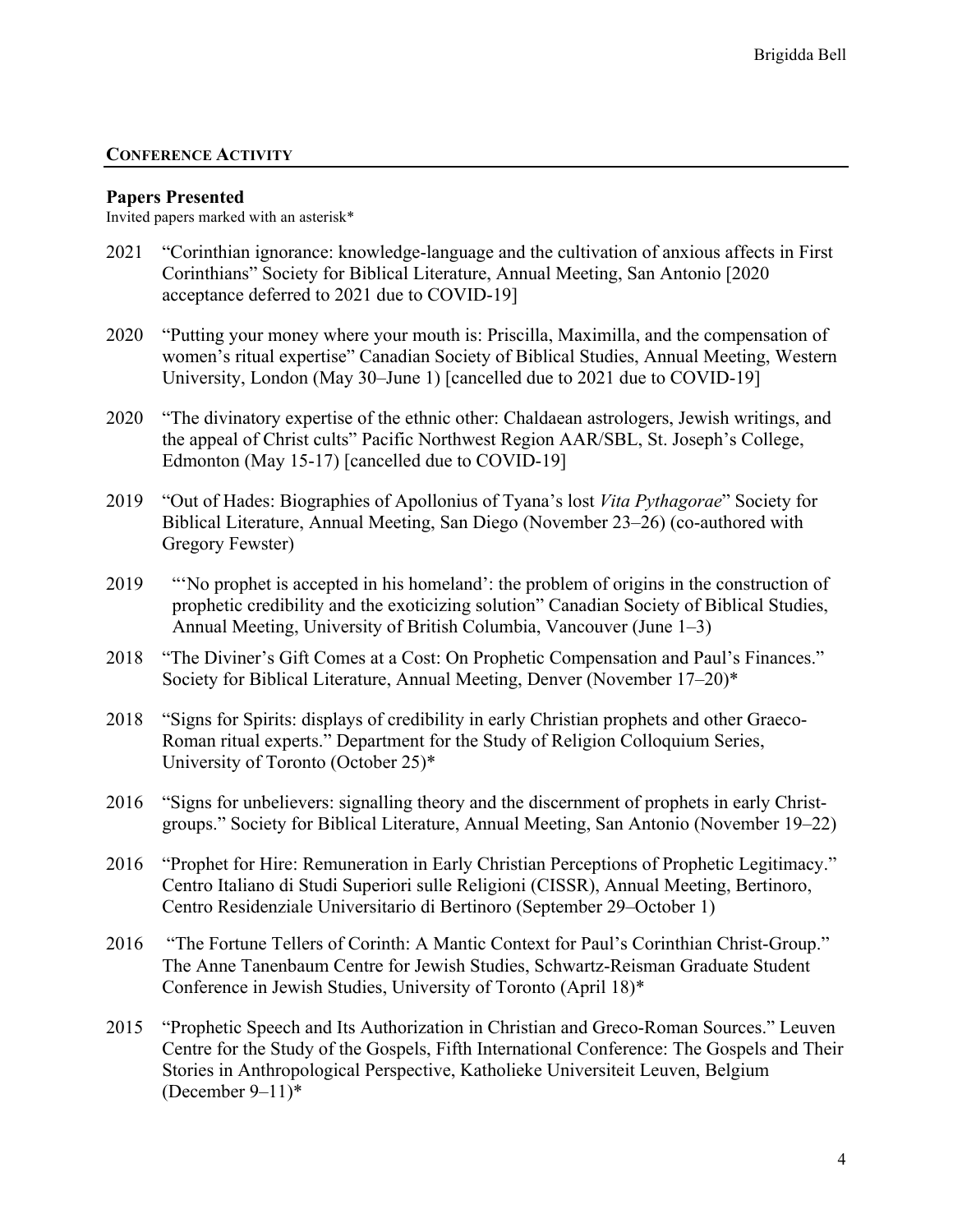- 2015 "Affect and embodiment in the body of the Pythia." Society for Biblical Literature, Annual Meeting, Atlanta (November 21–24)
- 2014 "Moved by the Spirit: discernment and signalling theory in ancient Mediterranean contexts of spirit possession." Canadian Society of Biblical Studies, Annual Meeting, Brock University, St. Catharines (May 24–26)
- 2013 "Dreaming dreams: affect and the authority of dreams in the ancient Mediterranean." Society for Biblical Literature, Annual Meeting, Baltimore (November 23–26)
- 2013 "It's affecting my sleep: affect and the authority of dreams in antiquity." American Academy of Religion, Eastern International Meeting, University of Toronto (May 9–11)
- 2012 "'Displaced Pseudepigraphy' in the Sibylline Oracles: Christian and Jewish Appropriation of a Pagan Mouthpiece." Society of Biblical Literature, Annual Meeting, Chicago (November 17–20)
- 2011 "Political Prophecy: Provincial Mimicry in the Revelation of John." Society of Biblical Literature, Annual Meeting, San Francisco (November 19–22)

### **Discussant**

- 2018 "Thinking about Feeling: A Response to the 'Affect and Emotion in the Ancient World' panel." Canadian Society of Biblical Studies, Annual Meeting, University of Regina (May  $26 - 28$ <sup>\*</sup>
- 2018 "Response to Marsha Hewitt's 'Heavenly Republics and Democratic Spiritualities: Grief, Trauma and Social Reform in Nineteenth Century American Spiritualism.'" Department for the Study of Religion, Colloquium on Democracy and Early Christ Assemblies, University of Toronto (May 2)\*
- 2015 "Roundtable and Discussion: Reading Together." The Schwartz-Reisman Graduate Student Conference. Anne Tanenbaum Centre for Jewish Studies, University of Toronto (April 26– 27)\*
- 2014 TATP Teaching Excellence Award Winners Panel. TA Day, University of Toronto  $(August 27)^*$

#### **Conference Organization**

| 2014      | Schwartz-Reisman Graduate Student Conference in Jewish Studies. Co-organizer.<br>Anne Tanenbaum Centre for Jewish Studies, University of Toronto (April 30–May<br>$\perp$ |
|-----------|---------------------------------------------------------------------------------------------------------------------------------------------------------------------------|
| 2009-2014 | <i>Symposium</i> Graduate Student Conference. Committee member. Department for the<br>Study of Religion, University of Toronto (April 2010, 2011, 2012, 2013, 2014).      |
| 2013      | Eastern International Regional Meeting of the American Academy of Religion.<br>Communications officer. University of Toronto (May 9–11)                                   |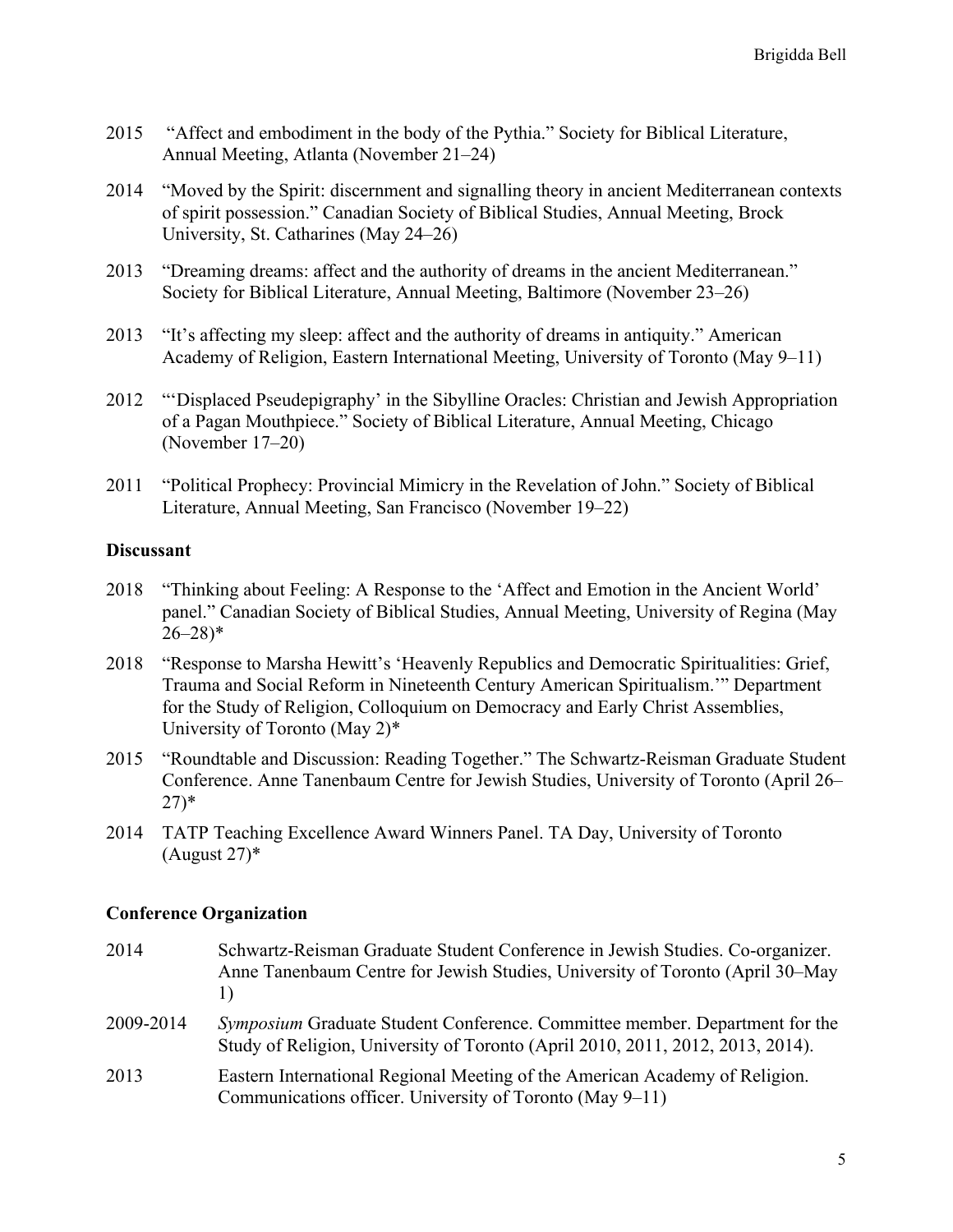2010 XXth International Association for the History of Religions World Congress. Volunteer. University of Toronto (August 15–21).

#### **RESEARCH EXPERIENCE AND FIELDWORK**

**Department of Classics and Religion, University of Calgary**

*Visiting Graduate Researcher, 2019-2021* Supervisor: Dr. Lindsay Driediger-Murphy

# **Bethsaida Excavations Project: Archaeological Field School of the University of Omaha at Nebraska**

*Student Excavator, 2010, 2012* Bethsaida, Israel

### **Department for the Study of Religion, University of Toronto**

*Research Assistant, 2009-2011* Compiled research on ancient Greek associations from the region of Asia Minor through use of major epigraphical tools (*Supplementum epigraphicum graecum;* Claros; Packard Humanities Institute Greek Inscriptions; PHI#7 search tools) that contributed to the volume: J. S. Kloppenborg and R. S. Ascough eds. *Graeco-Roman Associations: Texts, Translations, and Commentary.* Vol. 1. Attica, Central Greece, Macedonia, Thrace. BZNW 181. Berlin and New York: Walter de Gruyter, 2011.

#### **ACADEMIC SERVICE**

### **Graduate Professional Development Seminar**

Graduate student advisor Department of Classics and Religion, University of Calgary, 2019-2020

### **Academic Professionalization Steering Committee**

*Committee Member* Department for the Study of Religion, University of Toronto, 2015–2016

### **Pedagogy Corner**

*Convener* Department for the Study of Religion, University of Toronto, 2013–2016

### **Faculty of Arts and Science Internal/External Review**

*Graduate Student Representative* Faculty of Arts and Science, University of Toronto, 2013–2014

### **Women in the Academy Reading Group**

*Founder and co-organizer* Department for the Study of Religion, University of Toronto, 2013–2014